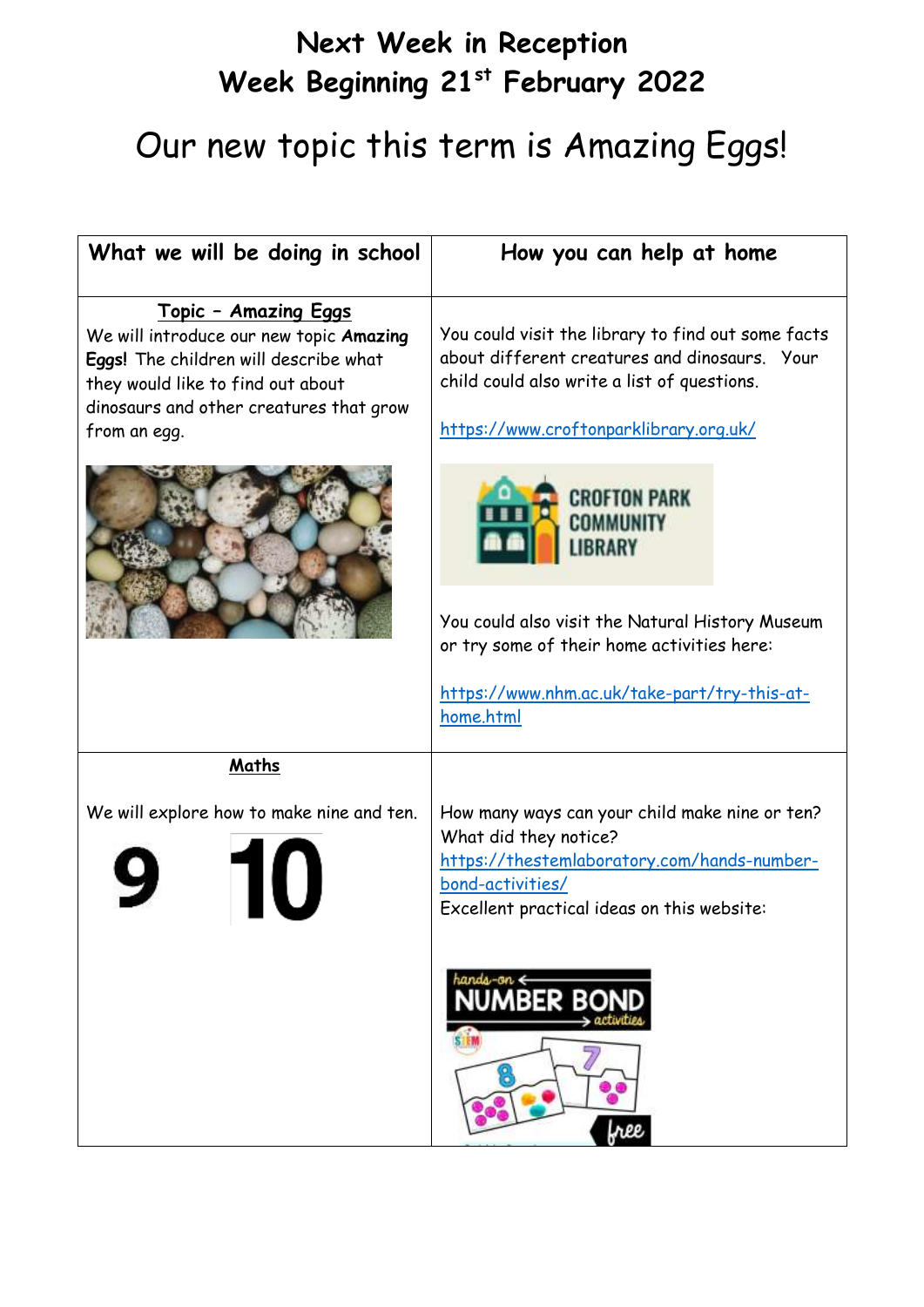### **Next Week in Reception Week Beginning 21st February 2022**

| Phonics and tricky words                                                                                                                                                                    |                                                                                                                                |
|---------------------------------------------------------------------------------------------------------------------------------------------------------------------------------------------|--------------------------------------------------------------------------------------------------------------------------------|
| We changed assessment time to this<br>week. Your child will only be read with<br>once. We will do activities with your child<br>in place of individual reading with them.                   | How many tricky words can your child spot in<br>their reading books? Which words can they see<br>in story books and magazines. |
| We will recap previous learning.                                                                                                                                                            |                                                                                                                                |
| Graphemes learnt so far: s, a, t, p, i, n, m,<br>$d, q, o, c, k, ck, e, u, r, ll, ff, j, ss, v, w, x,$<br>y, z, qu, ch, sh, th, ng, nk, ai, ee, igh, oa,<br>00, 00, ar, or, ur, ow, oi, ear |                                                                                                                                |
| Tricky words taught so far: is, I, the, pull,<br>full, put, as, and, has, his, her, go, no, to,                                                                                             |                                                                                                                                |
| into, she, he, push, of, was, you, they, my,<br>by, all                                                                                                                                     |                                                                                                                                |
| Additional activities                                                                                                                                                                       |                                                                                                                                |

We will learn about Fairtrade with Zara. We will prepare and taste fruit salad.





We will explore our Junior Bake Off role play areas!

#### Dates for your diary

Thursday 3rd March

#### World Book Day- Dress up as a fairy tale character

#### Wednesday 9<sup>th</sup> March

Trampoline workshops for Sport Relief- Please send your child in wearing sports clothes